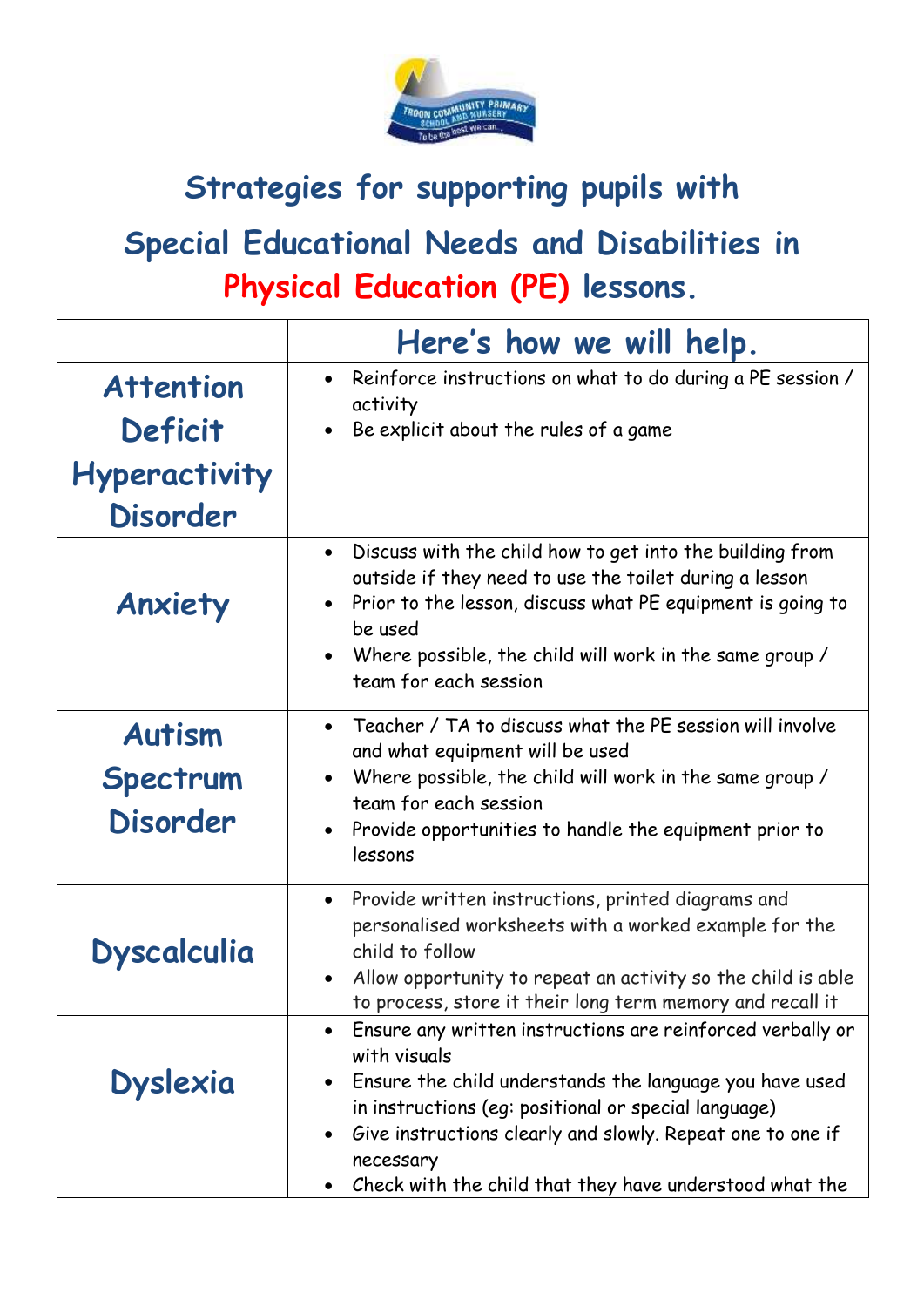|                                                               | instruction is<br>Demonstrate movements / skills so that the child can see<br>what they look like                                                                                                                                                                                                                                                                        |
|---------------------------------------------------------------|--------------------------------------------------------------------------------------------------------------------------------------------------------------------------------------------------------------------------------------------------------------------------------------------------------------------------------------------------------------------------|
| <b>Dyspraxia</b>                                              | Consider the equipment being used in a PE lesson and<br>$\bullet$<br>provide alternatives where necessary<br>Allow the child to get changed into PE kit before the rest<br>of the class<br>Reinforce instructions on what to do during a PE session /<br>activity<br>Be explicit about the rules of a game<br>$\bullet$                                                  |
| Hearing<br><b>Impairment</b>                                  | Consider the use of inclusive PE equipment (e.g. balls<br>$\bullet$<br>containing bells)<br>Give instructions prior to moving outside or into a hall<br>space where there may be additional background<br>noise/echo                                                                                                                                                     |
| Toileting<br><b>Issues</b>                                    | Discuss with the child how to get into the building from<br>$\bullet$<br>outside if they need to use the toilet during a lesson<br>Walk them through how to get to the toilet from an<br>outside space and time how long it takes<br>Be mindful of using bending and stretching movements<br>within PE lessons and ensure that this isn't uncomfortable<br>for the child |
| <b>Cognition and</b><br>Learning<br>Challenges                | • Provide a picture of the PE activity prior to the lesson so<br>that the child has a better understanding when being told<br>verbally<br>Demonstrate movements / skills so that the child can see<br>what they look like                                                                                                                                                |
| Speech,<br>Language &<br><b>Communication</b><br><b>Needs</b> | Ensure that the child knows what terms are being used<br>within PE lessons as some may be unfamiliar<br>Provide a picture of the PE activity prior to the lesson so<br>that the child has a better understanding when being told<br>verbally<br>Demonstrate movements / skills so that the child can see<br>what they look like                                          |
| Tourette's<br>Syndrome                                        | Provide opportunities to handle the equipment prior to<br>lessons so that the child has experienced the feel &<br>texture of the equipment                                                                                                                                                                                                                               |